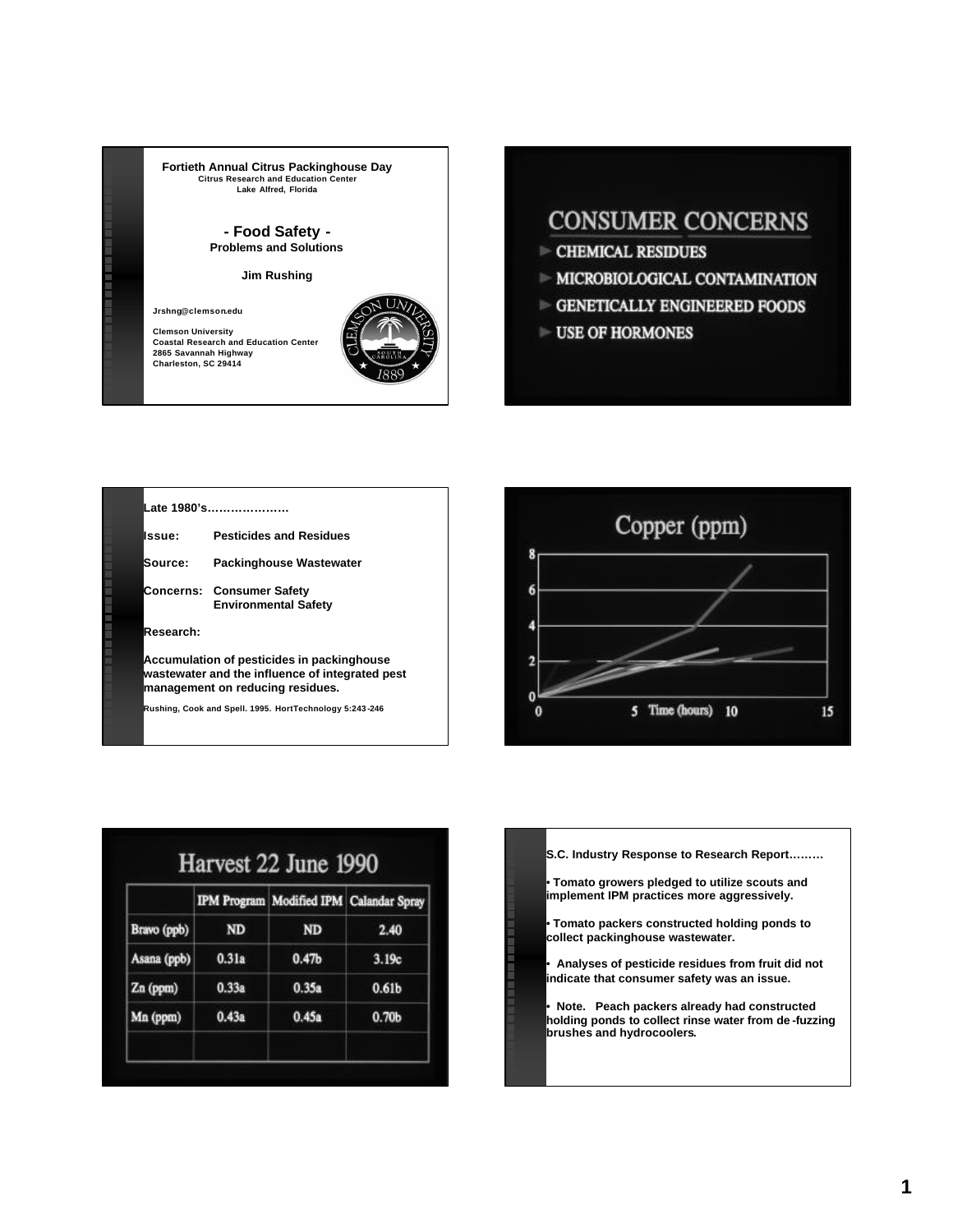









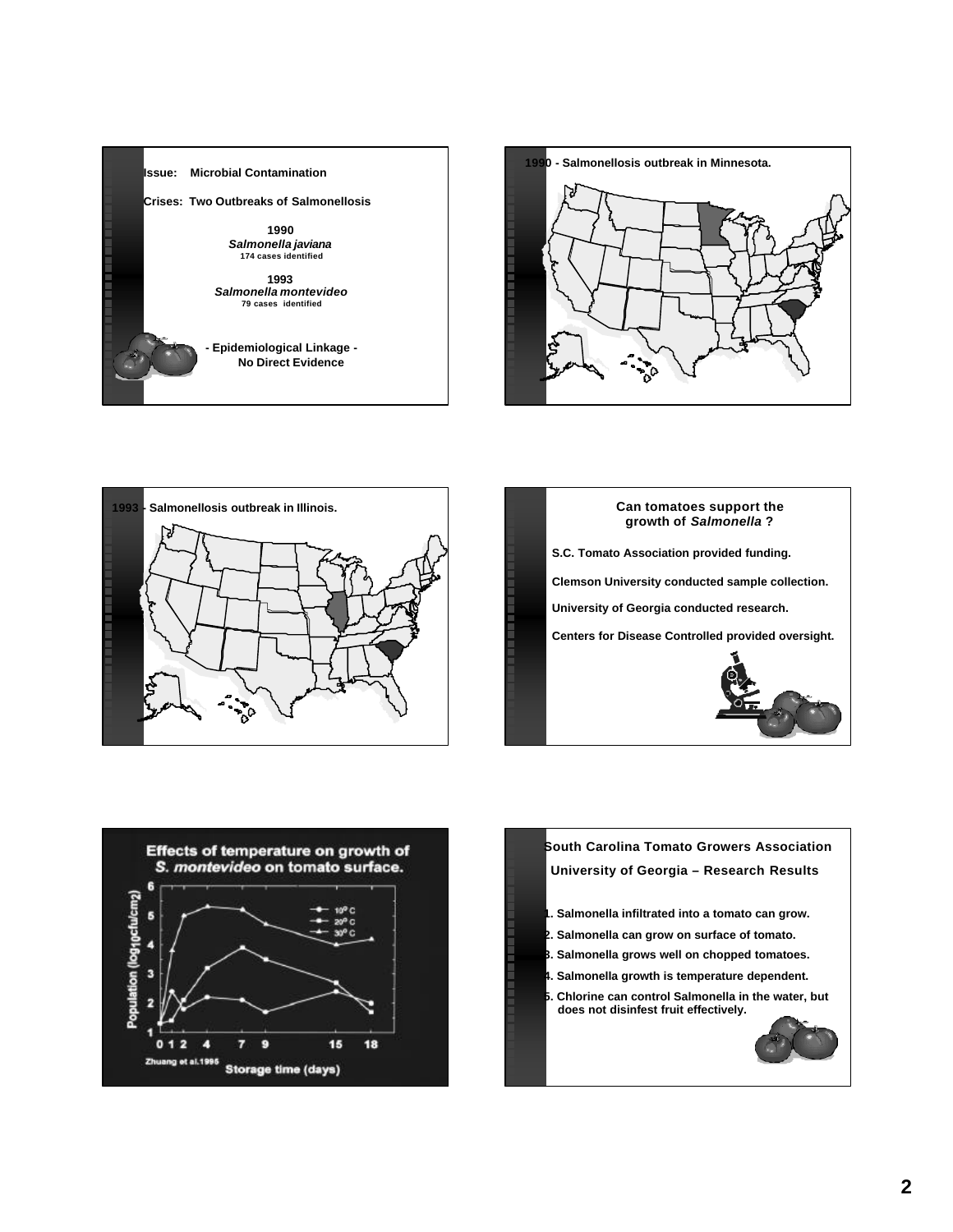









## **Be Proactive, Not Just Reactive ===============**

## **Interagency Food Safety Council**

**Clemson University**

- **Medical University of South Carolina (Agromedicine)**
- **S.C. Department of Agriculture**
- **S.C. Department of Health and Environmental Control**
- **U.S. Food and Drug Administration**
- **U.S. Centers for Disease Control**

**Industry Organizations**

**Fresh Produce, Beef, Poultry, Seafood, Restaurants, etc.**

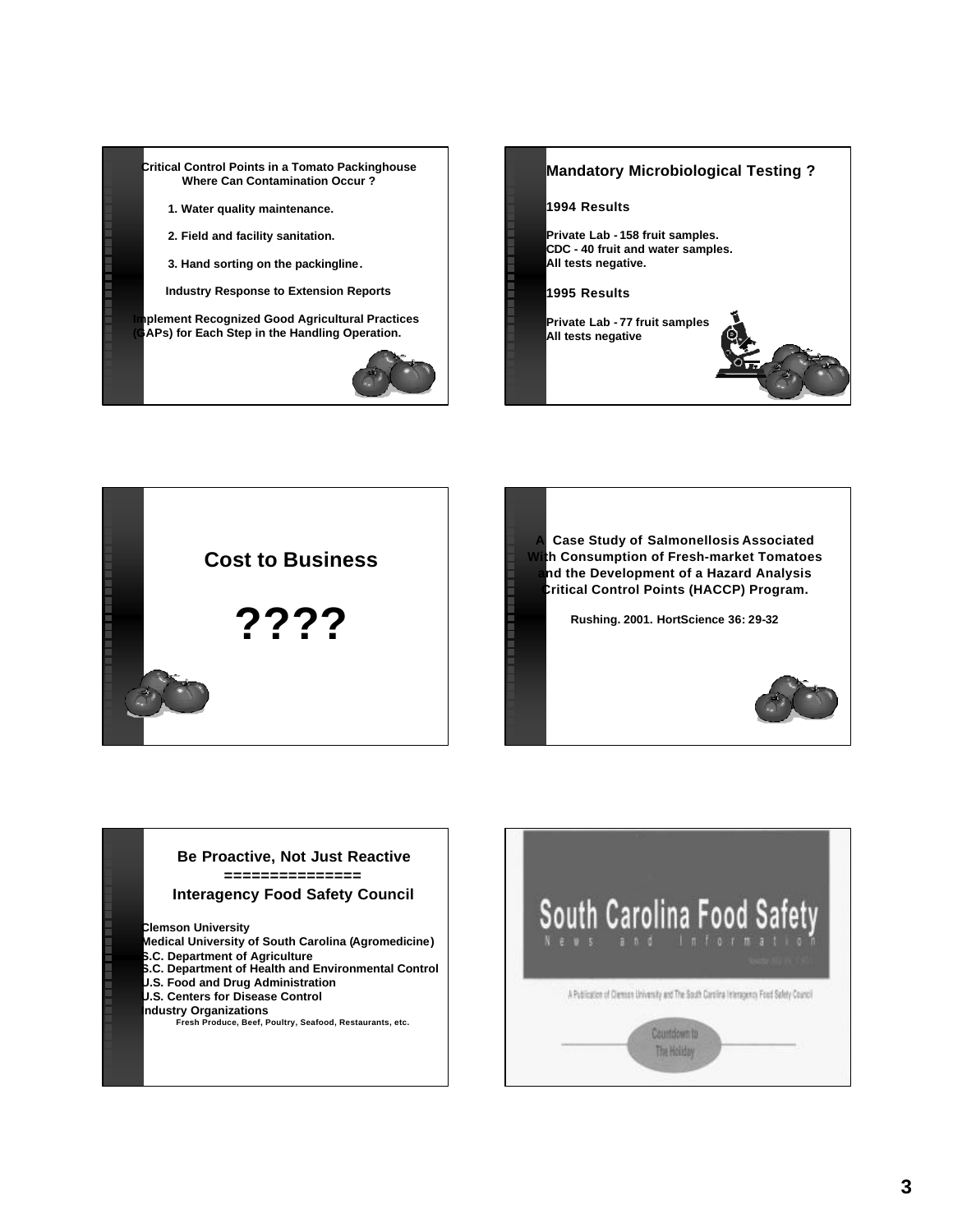







#### **Interagency Food Safety Council Plan ==============**

• **Designate a media spokesperson (Rushing).**

• **Develop a statement for the media and stick to it. Avoid giving misinformation.**

- **Update the statement as new information becomes available.**
- **Inform the growers through County Extension.**
- **MUSC – Dept. of Agromedicine sent a fact sheet to family physicians by fax and e-mail on symptoms and diagnosis of** *Cyclospora* **related illness.**

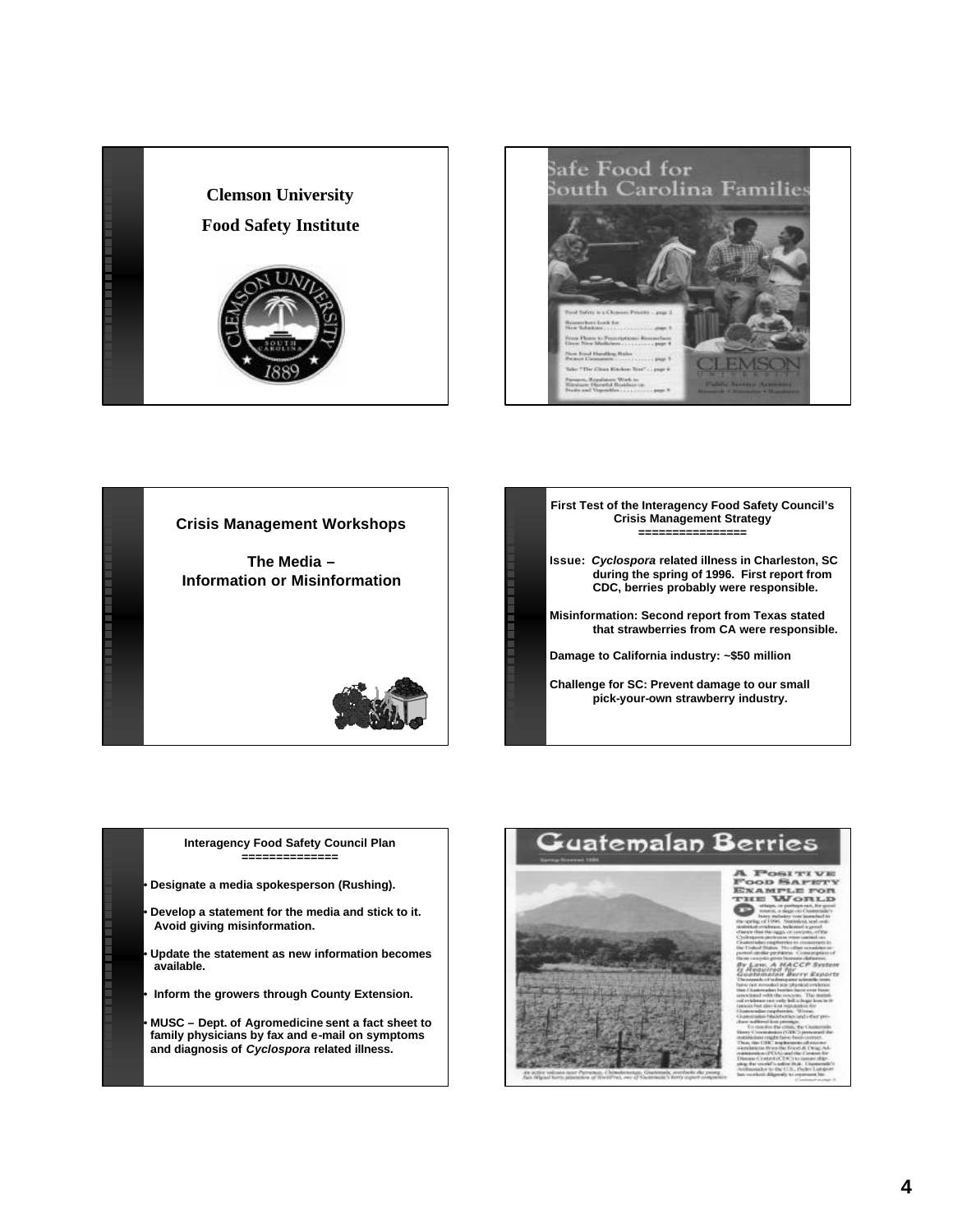April 27, 1936

#### OUATEMALAN RASPBERRIES

# Groups try to regain market

Efforts aim to reopen spring<br>and summer export seasons. By Emily Redmond

were und government afficials in-<br>with the Guntemalas herry indus-<br>variang to re-establish spring and<br>re-respirery enpert rights to the<br>12bates.  $0<sub>n</sub>$ 

A growers, the Contemains<br>helen and the High Lovel<br>a group composed of neveral<br>ransat and private sector or<br>subsiding a proposed to the content<br>var Administration contribute ordining in the support of the support of the support of the support of the support of the support of the support of the support of the support of the support of the support of the support of the support of the support of

a consulted a prepared to the main of the main and the state of the state of the state of the state of the state of the state of the state of the state of the state of the state of the state of the state of the state of th

shoted group of approved.  $rac{1}{2}$ 

etzy farmo os low reck.<br>va bei of scientific studius and<br>m our sida," suid Allan Safioh,<br>Unispice, a Guatsmala City-<br>superior. "I believe we will<br>ead be higher than what it 뻪 antime, Guatemalan berry<br>Hing the reid by experting to

and Canada.<br>sport to Europe with no problem.<br>are still struggling," said fieldsh.<br>a is the marketing associate and<br>sent offices for Agoo International nitoring asso<br>for Agos late<br>3

d the U.S. insulate"<br>exporter George Ellis, presi-<br>International Inc., Hellywood, U.S. geven<br>contra approxe. 4 and of Apy Islematical Inc. Hillywood, FDMs decision is<br> $$\rm\,76\,s$  and  $$\rm\,78\,s$  and be writed<br>with  $$\rm\,78\,s$  and  $$\rm\,78\,s$  and and the scheme of<br>p phone we are having a problem in in t

THE PACKER

 $\frac{exp\alpha}{15}$  is  $11.5$ 

#### **More Problems for S.C. Produce**

#### **2000**

**During routine screening by US–FDA, 3 samples of fresh produce tested positive for human pathogens.**

**Cantaloupes -** *Salmonella*

**Cantaloupes -** *E. coli*

**Green onions -** *Shigella*



**But no outbreaks of illness.**





### **More Conclusions**

**Utilize the resources that are available to you. There are many.**

**Demand help from the people who are supposed to help you.**

**Observe what your competitors are doing, especially the off-shore companies. Their livelihood depends on exports. (Brazil, Argentina, South Africa, Australia).**

**Know which regulatory agencies impact your business.**